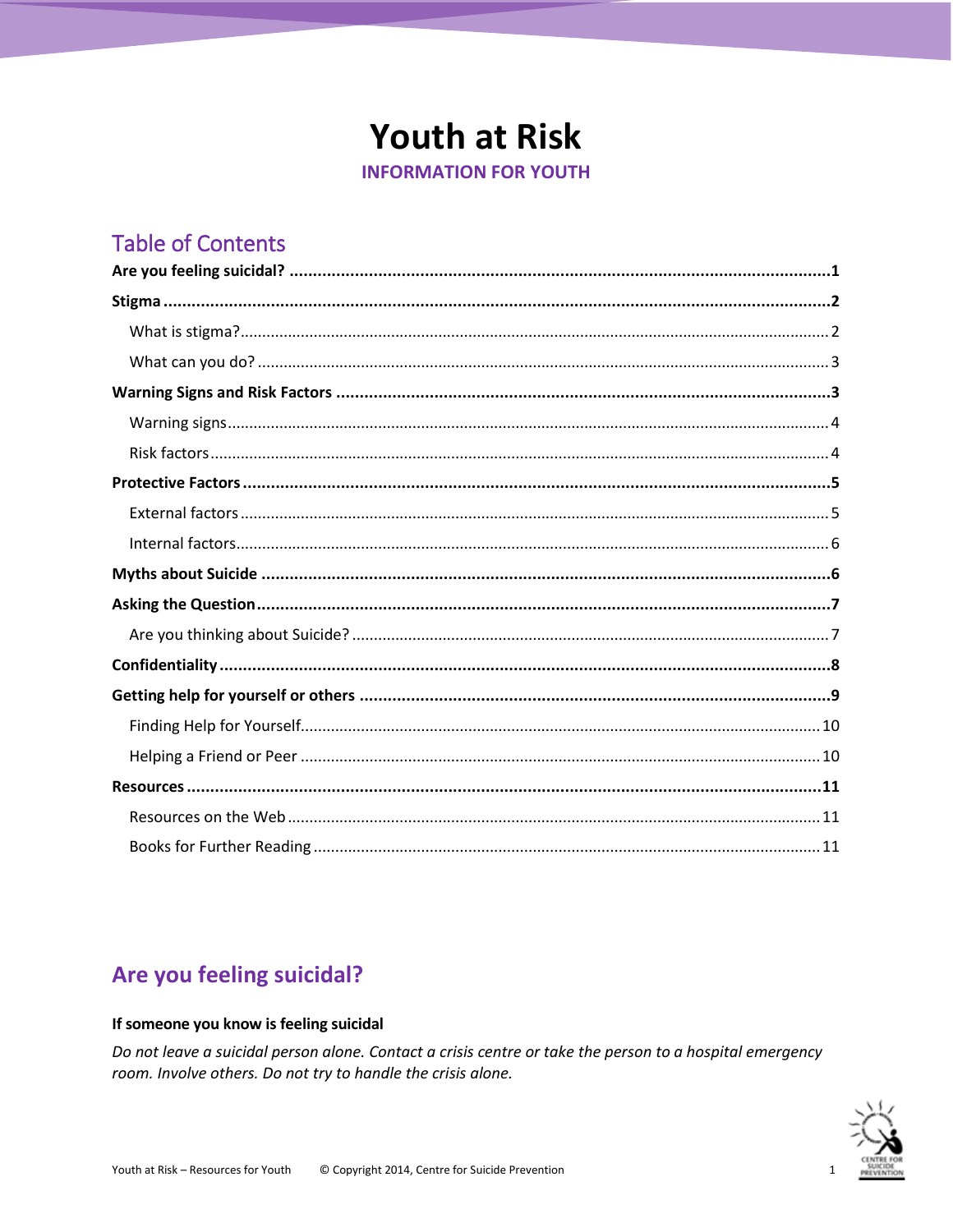Thank you for getting in touch. You may not be aware the Centre for Suicide Prevention is a library and resource centre and does NOT do crisis intervention or counselling. The information here is not a substitute for professional counselling. We strongly advise you to seek help from a professional caregiver if required.

#### **GET HELP RIGHT AWAY**

If a person is actively suicidal (they have a plan and the means to carry it out), get help immediately. Call a crisis service, the police, or take the person to the emergency room of a hospital.

#### **If you are feeling suicidal**

*If you are feeling suicidal, tell someone how you are feeling and ask for help. Call a crisis centre or talk to an adult, such as a parent, teacher or school counsellor.*

Thank you for getting in touch. You may not be aware the Centre for Suicide Prevention is a library and resource centre and does NOT do crisis intervention or counselling. The information here is not a substitute for professional counselling. We strongly advise you to seek help from a professional caregiver if required.

#### **Get help right away**

If you are feeling suicidal, tell someone right away. Contact a crisis line or talk to an adult, such as a parent, teacher or school counsellor. It may not seem like it now, but things can and do change. Asking for help opens the door to change. Phone numbers for the crisis centre and counsellors are in your phone directory.

#### *We are not a counselling service and must refer you to others who can help you.*

You have taken an important step by looking for help. We hope you will contact someone right away. Calgary Distress Centre: (403) 266-4357 Kids Help Phone: 1-800-668-6868

#### <span id="page-1-0"></span>**Stigma**

For many young people the thought of being different from their friends or social group can be frightening. The importance of fitting in is one of the main reasons a person does not seek help for problems. This is particularly true for issues concerning mental and emotional health which can carry a burden of stigma and shame.

#### <span id="page-1-1"></span>**What is stigma?**

Stigma is a negative stereotype you may hold about someone, something or even yourself. We discriminate against and label those we see as having characteristics that are undesirable. In doing this we establish a sense of separation between "us" and "them." Ultimately stigma is about disrespect.

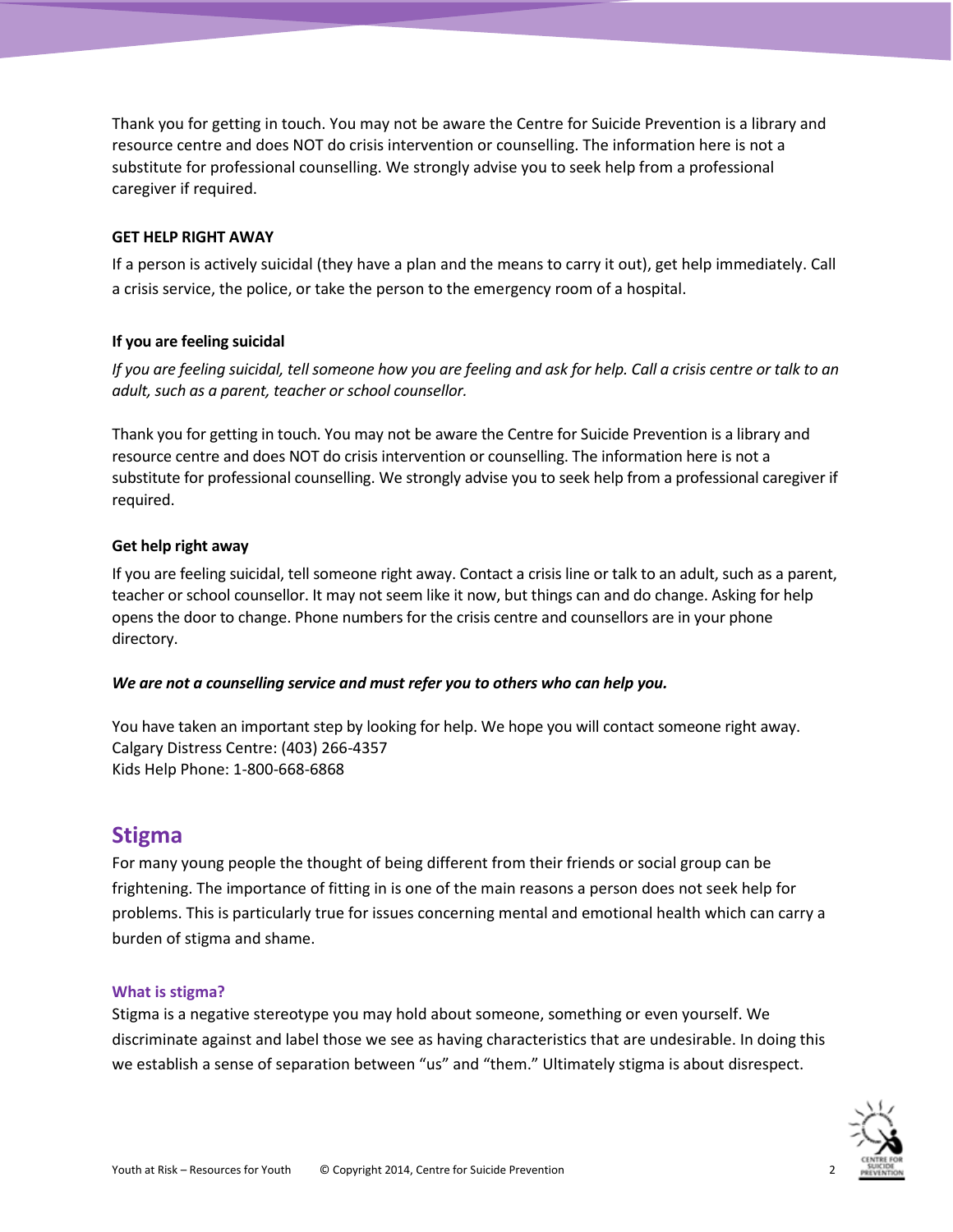#### What effect does this have on the person(s) being stigmatized?

When we hold negative attitudes toward someone it frequently results in the person feeling dismissed, marginalized and less than human. Poor self esteem can follow, as well as a loss of hope and even thoughts of suicide. Because of stigma and a fear of being rejected the person may not actively seek help when they need it.

#### <span id="page-2-0"></span>**What can you do?**

#### *First examine your own attitude*

Ask yourself - Do I stereotype people who are different? Do I treat them with disrespect? We all have the capacity to discriminate against others. Even children as young as three can recognize when someone is different. By stigmatizing we can feel a sense of separation and relief that "I am normal'. The good news is this can change…

#### *Where did my attitude come from?*

Many of the images and views we hold about people who have mental illness or who may be suicidal have a long history. These beliefs are reinforced by the media who often portray people with mental illness as unpredictable and aggressive or dangerous and violent.

#### *How can I change things?*

Get informed! The best way to counteract the stigma of mental illness and suicidal behaviour is to get the facts. Mental illness can develop after a traumatic event or it may be linked to the genetic makeup of a person.

Be compassionate and understanding. When you encounter a friend, classmate, teammate or even a stranger who may have different ways of doing things or a different way of being, treat them how you would want to be treated. We all have times when we feel down, angry, overwhelmed, or unable to cope.

Remember normal is a state that really doesn't exist. We are all human – interesting, flawed, talented….. different. The thing to remember is when different means mentally unwell, help is available. Support from family, friends, teammates, school teachers and strangers is crucial. For more information go to:

<http://www.mentalhealthworks.ca/facts/sheets/stigma.asp> <http://mentalhealth.samhsa.gov/publications/allpubs/OEL99-0004/default.asp>

## <span id="page-2-1"></span>**Warning Signs and Risk Factors**

Do you suspect a friend, brother, maybe a sister of being at risk of suicide but you are not really sure? Most people who are considering suicide do give signs of their distress, although not all show warning

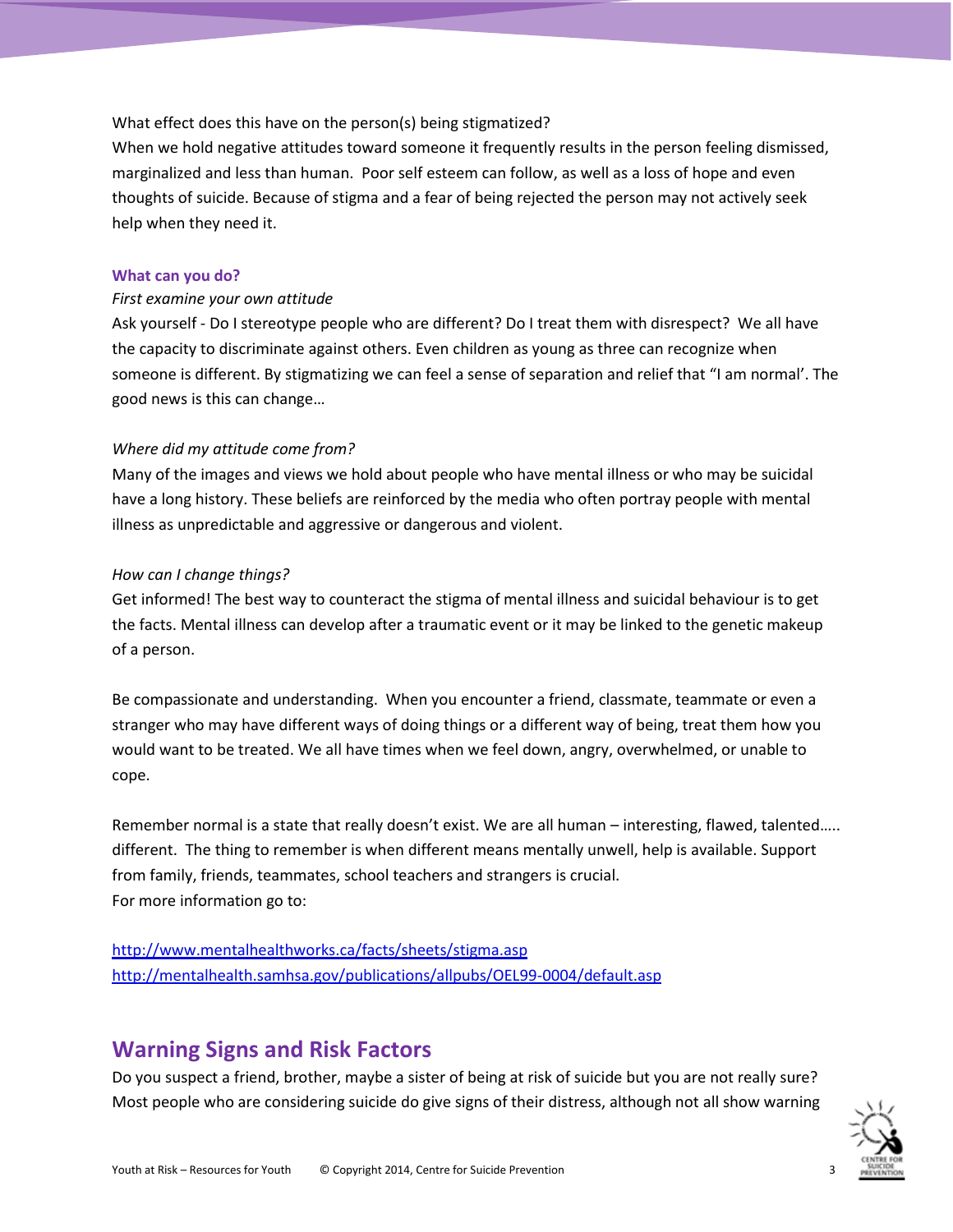signs. Some people may be at a higher risk of suicide just because of certain factors in their lives. Knowing what to look for can help you find help.

### <span id="page-3-0"></span>Warning signs

Most people who are considering suicide do show signs of their distress, although some may not. Those who exhibit changes such as these may be at risk for harming themselves:

- Talking about suicide or a plan for suicide.
- Saying things like, "I'm going to kill myself," "I wish I were dead," "I shouldn't have been born," "I won't be a problem for you much longer," "Nothing matters," or "It's no use."
- Making statements about hopelessness, helplessness or worthlessness.
- Complaining of being a bad person or feeling "rotten inside," refusing help or feeling beyond help. Not tolerating praise or rewards.
- Giving away favourite possessions or making a will.
- Being preoccupied with death.
- Showing a loss of interest in pleasurable activities or things they once cared about. Always feeling bored.
- Showing marked personality changes and serious mood changes. Withdrawing from friends and family.
- Having trouble concentrating or difficulties with school work.
- Complaining frequently about physical symptoms often related to emotions, such as stomach aches, headaches or fatigue. Changes in eating and sleeping habits.
- Showing impulsive behaviours, such as violent actions, rebellious behaviour or running away.
- Becoming suddenly cheerful after a period of depression (may mean the youth has already made the decision to escape their problems through suicide).

All suicidal thoughts or threats must be taken seriously, as should any behaviour that is out of character for your friend. Trust your instincts. If you are concerned about someone, tell others about it. Get help from family, friends, clergy, teachers, counsellors, doctors, crisis lines, mental health services or hospital emergency departments.

### <span id="page-3-1"></span>Risk factors

A person may be more likely to consider suicide if some of these factors apply in their life:

- Previous suicide attempt or gesture.
- Family History of suicidal behaviour.
- **•** Feelings of hopelessness or isolation.
- Psychiatric disorders or mental illness.
- Substance use or abuse.
- Life stressors, such as interpersonal losses and legal or disciplinary problems.
- Physical abuse.

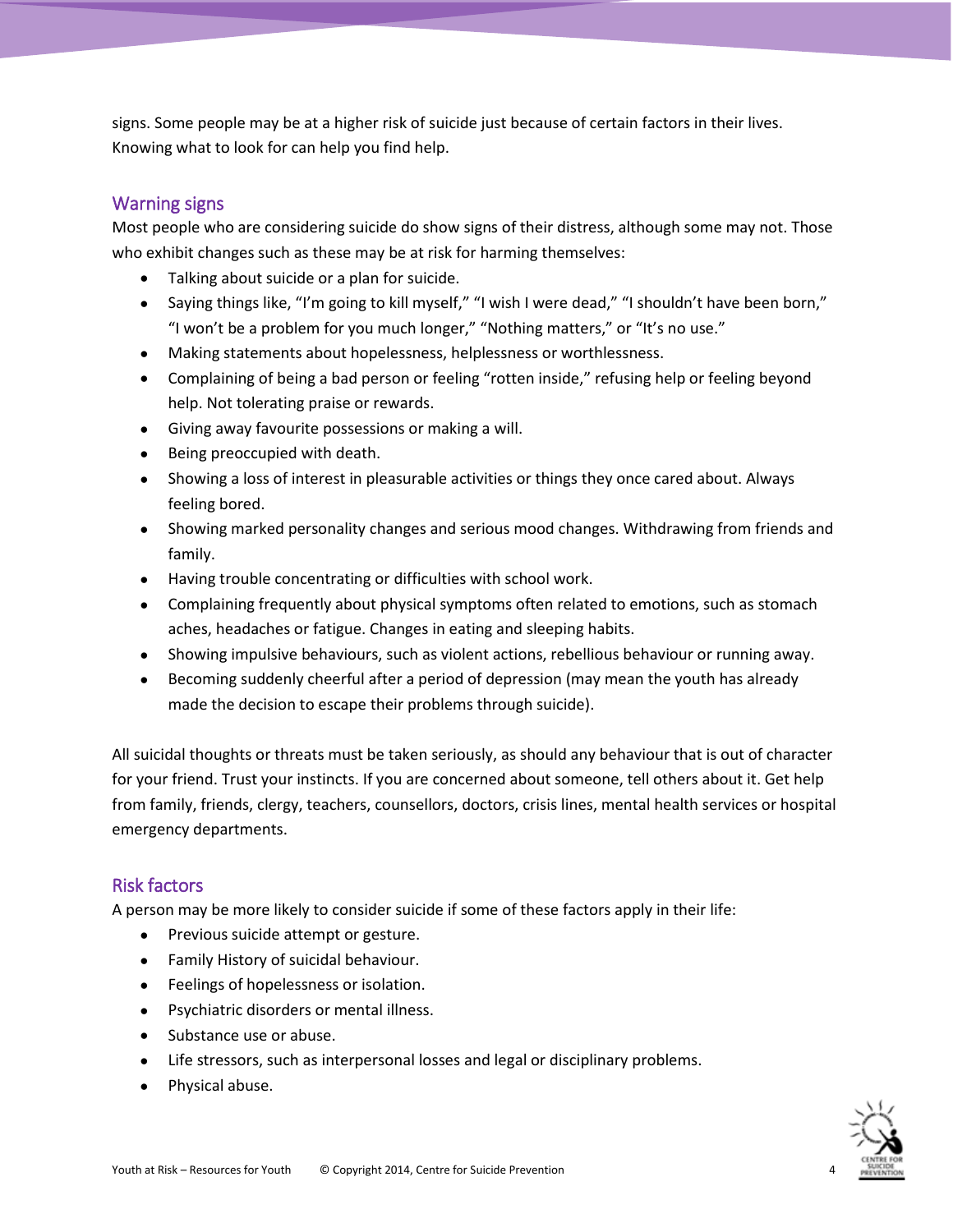- Sexual abuse.
- Sexual orientation (gay, lesbian and trans-gendered).
- Juvenile delinquency.
- School or work problems.
- Contagion or imitation (the suicide of a friend or exposure to media reports of suicide).
- Chronic physical illness.
- Living in isolation.
- Access to more lethal means, such as firearms and medication.
- **•** Impulsive behaviours.
- Homelessness.

Some young people in minority or marginalized groups have an increased risk of suicide.

## <span id="page-4-0"></span>**Protective Factors**

Certain factors and circumstances in a person's life are thought to provide some protection against suicide and suicidal behaviours.

#### **A time of change**

The period of adolescence can be an exciting time as you emerge from the shadow of parents or guardians to find a new sense of independence and freedom. It can also be a time of uncertainty –and with good reason –your brain is changing and you may find yourself and your peers having periods of moodiness, and less able to control your emotions. Your body is also going through a lot of change; in fact during these years you are likely to grow 15 percent in both height and weight.

#### **Protective factors**

Fortunately, most of us emerge from these years of uncertainty with few or no permanent scars or thoughts of suicide. Research has shown that there are a number of factors that can ease your transition into adolescence and help to protect and strengthen you during this developmental stage.

#### <span id="page-4-1"></span>External factors

- Family cohesion, e.g., involvement, shared interests and emotional support.
- Good relationships with other youth and adults.
- Academic achievement.
- Stable environment.
- Social integration and opportunities to participate in activities.
- Responsibilities for other people or pets.
- Adequate care for substance use, physical and mental disorders.
- Lack of access to means for suicidal behaviour.
- Connection to a religious community.

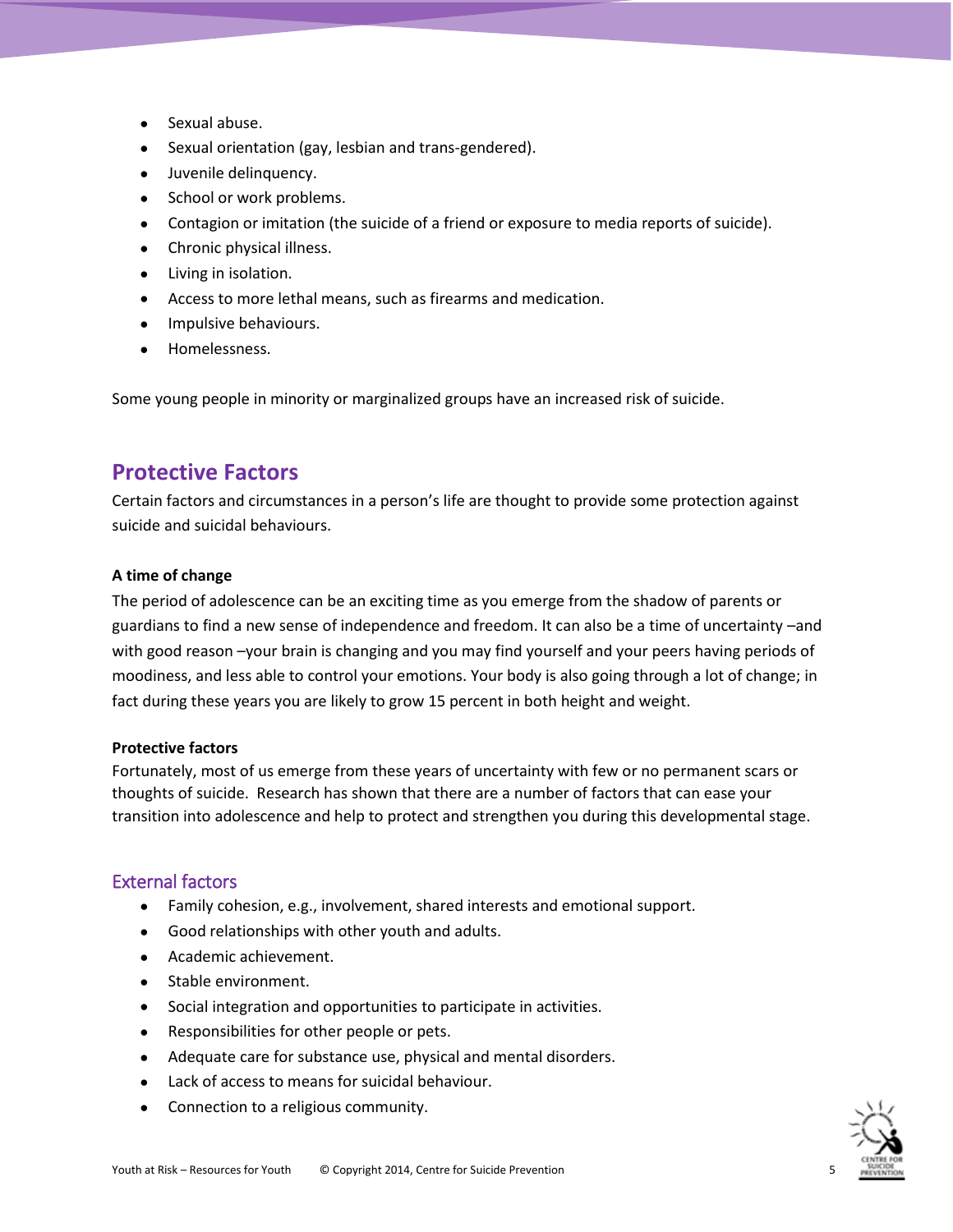Internal Factors.

#### <span id="page-5-0"></span>Internal factors

- Sense of belonging.
- Sociability, i.e., ability to be a friend.
- Love of learning.
- Perceived connectedness to school.
- Sense of worth and self-confidence.
- Self-motivation.
- Help-seeking and advice-seeking behaviour.
- Service, i.e., gives of self in service to others or a cause.
- Life skills, e.g., good decision-making, assertiveness, impulse control, coping skills, flexibility and perseverance.
- How can you build and enhance your protective factors?

#### *1. Build healthy connections with other people*

Research in the field of youth development and resiliency shows that building stronger connections with family, school, other adults and peers, and getting involved in community activities, are some of the most important ways to develop protective factors in your life. Work with friends or seek advice from a trusted adult to find volunteer, work and recreation opportunities in the community.

### *2. Take some time to identify your strengths. You can do this on your own or seek some input from friends or a trusted adult. Things to think about include:*

- In previous difficult situations, how did you cope, what did you do?
- Who do you talk to when experiencing stress? How do they help? Can they help you now and in the future? Who else can help?
- Can you use what you have learned in other situations to help you now and in the future?

#### *3. Build yourself a network of support.*

Develop or strengthen your relationship with your parents, teachers, coaches, friends. Find a mentor who encourages you to excel, supports you in positive challenges and generally provides welcome direction in your preferred pursuits. Positive influences in your life will demonstrate attitudes and messages of optimism, strength and overcoming difficulties.

## <span id="page-5-1"></span>**Myths about Suicide**

**There are many myths about adolescent suicide. Not having correct information may prevent you from helping someone who may be at risk.**

Here are some common myths and facts:

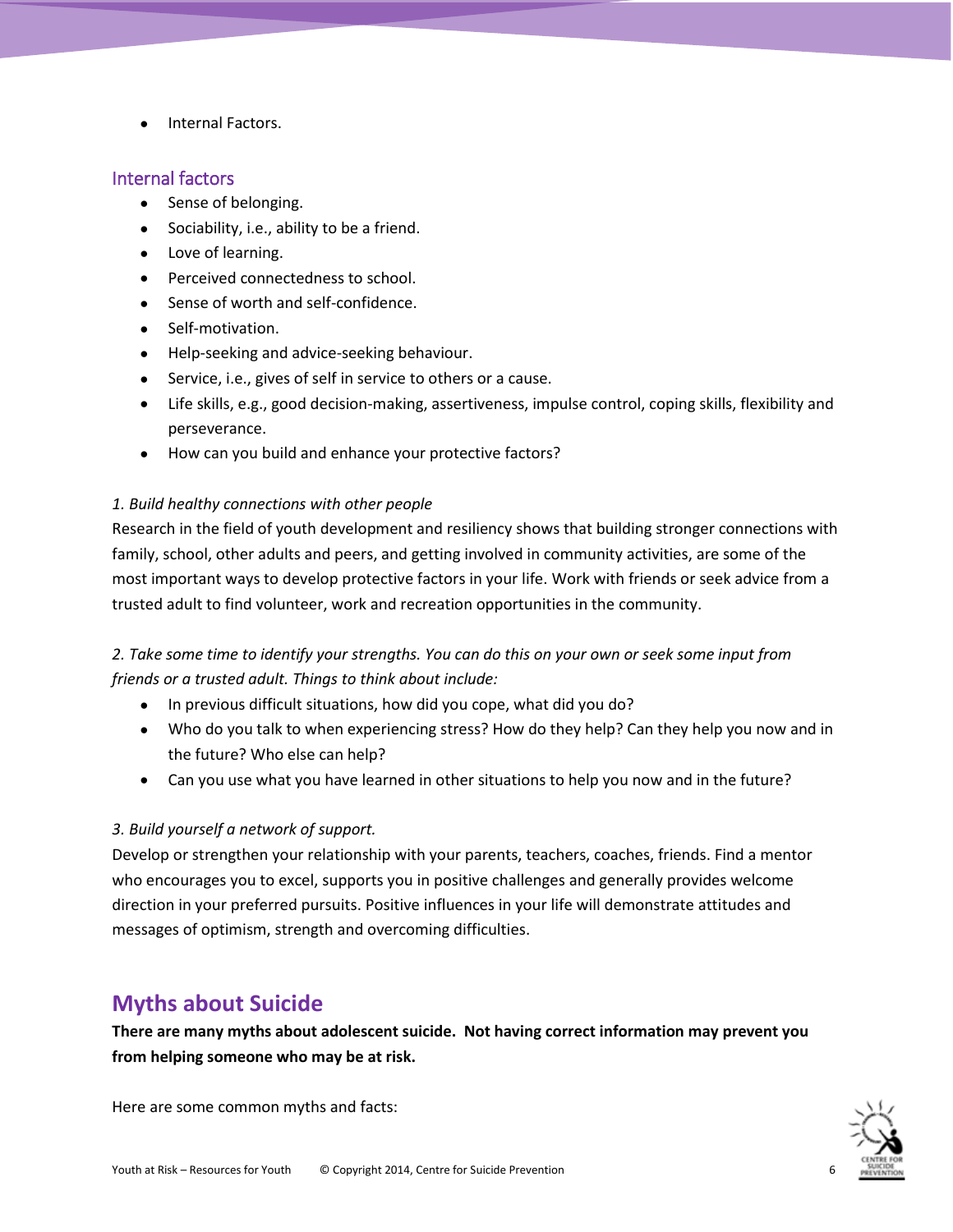*Myth:* Young people do not know about suicide.

**Fact:** Not true. Suicide is more familiar to adolescents than adults might think. Numerous surveys report adolescents have not only thought about suicide themselves but also know someone who has attempted or died by suicide.

*Myth:* Talking about suicide will give my friend the idea to attempt suicide.

**Fact:** This myth is one of the big, persistent ones but it is not true. Asking a friend if he or she is thinking about suicide will give them the opportunity to speak openly about their distress. When you ask, you show that you care. Your support may encourage your friend to seek help.

*Myth:* Suicide happens without warning.

**Fact:** Suicide very rarely happens without any warning at all. Even when a friend's suicidal behaviour seems impulsive, there likely have been prior warning signs and behaviours – she might have talked about having no reason to live or he may have been giving away some prized possessions.

*Myth:* If my friend is suicidal now, he will be suicidal forever.

**Fact:** No, your friend's suicidal thoughts may be related to a temporary situation that is causing him great stress or emotional pain. These feelings will pass especially if he has help to work through this difficult time in his life.

#### *Myth:* My friend will be angry if I try to help her.

**Fact:** Yes, your friend might become angry or defensive when you first offer to help her. She may be embarrassed by or ashamed of her suicidal thoughts or she may think she does not need help. Sometimes friends resist offers of help as a way of testing how much you are prepared to help them.

*Myth:* My friend seems to be feeling better so he is no longer at risk.

**Fact:** Unfortunately, this is not necessarily true. A sudden improvement in his emotional state may mean she has made the decision to act on her thoughts of suicide. She still needs your help – perhaps even more than ever.

## <span id="page-6-0"></span>**Asking the Question**

#### <span id="page-6-1"></span>Are you thinking about Suicide?

If you recognize warning signs in a friend, it is important to determine if they are thinking about or planning suicide. The only way you can do this is to ask them directly: are you thinking about suicide?

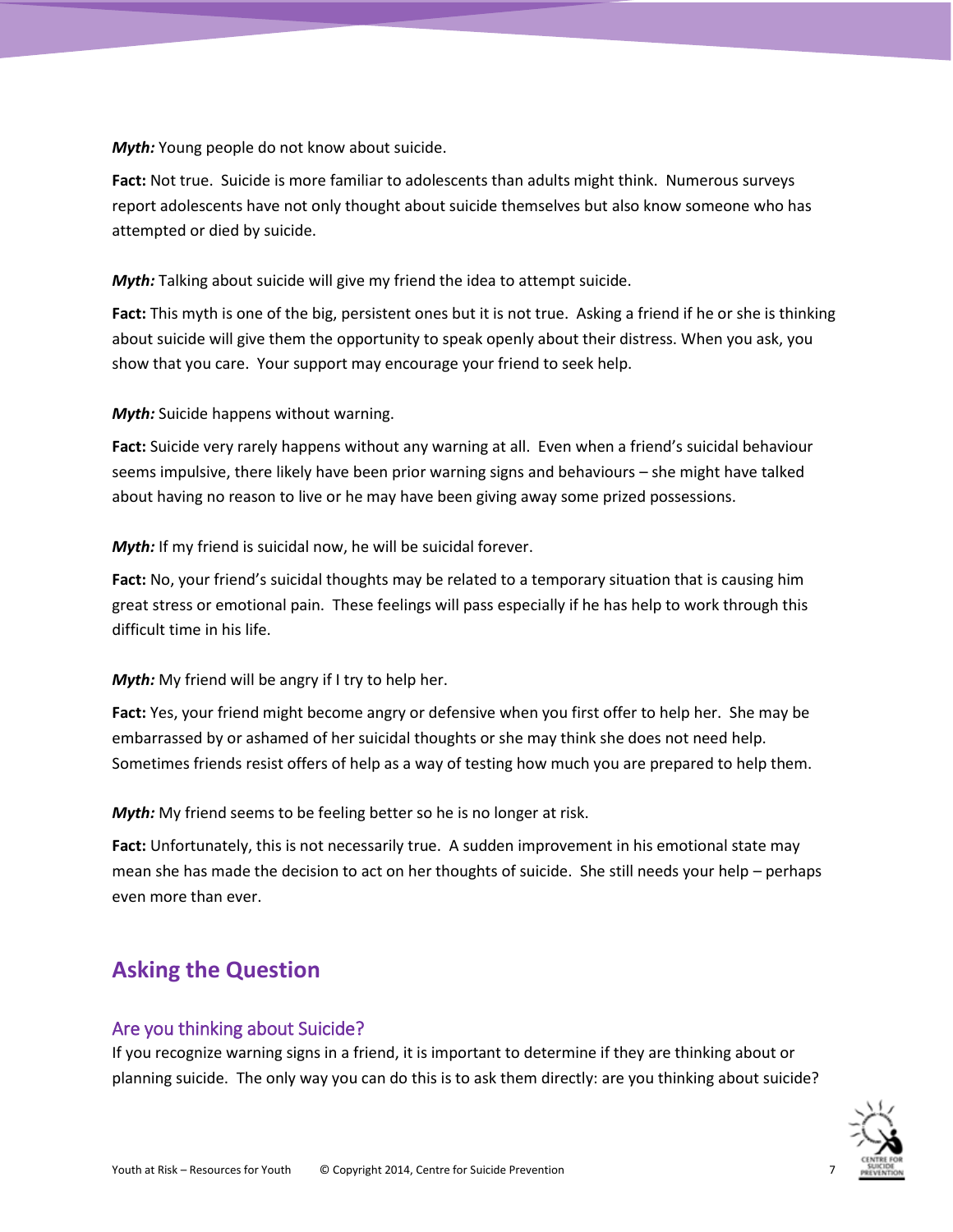Asking someone if they are thinking about suicide can be difficult. You may feel anxious or nervous or you may not want to ask the question at all just in case your friend says yes.

You might also worry that if you ask your friend about suicide, they will become suicidal. However, asking the question can be the first step in getting help for your friend because now they have "permission" to talk about their feelings.

It takes courage and caring to ask someone this question. If you are too anxious to approach your friend by yourself, ask your parents, an older sibling or friend, or another trusted adult to help you.

You may want to begin a conversation with your friend by telling them you have noticed something seems to be wrong and you are concerned. When you are ready: stay calm, listen actively, and do not judge your friend or what they may tell you.

#### **Ask these three questions:**

Are you thinking of suicide? Do you have a plan? Do you have a way to do it?

#### *If your friend answers yes to all three of these questions, get help immediately.*

Sometimes your friend may deny thoughts of suicide or they may become angry. Trust your feelings – don't give up if you really believe something is wrong. You may need to ask more than once. Your friend may not be willing to disclose anything until they are sure you are sincere.

If your friend is thinking about suicide, do not agree to keep their thoughts secret and do not try to help them all by yourself. Reassure your friend help is available and that asking for help with their problems is a sign of strength. Many people can help including your family and friends, guidance counsellors, teachers, coaches, crisis line counselors, a family doctor, or your clergy person.

Do not forget to look after yourself, practice self-care. Learning that your friend is suicidal and trying to help them can be very stressful.

## <span id="page-7-0"></span>**Confidentiality**

*"Can you keep a secret?" "Will you promise not to tell anyone?"*

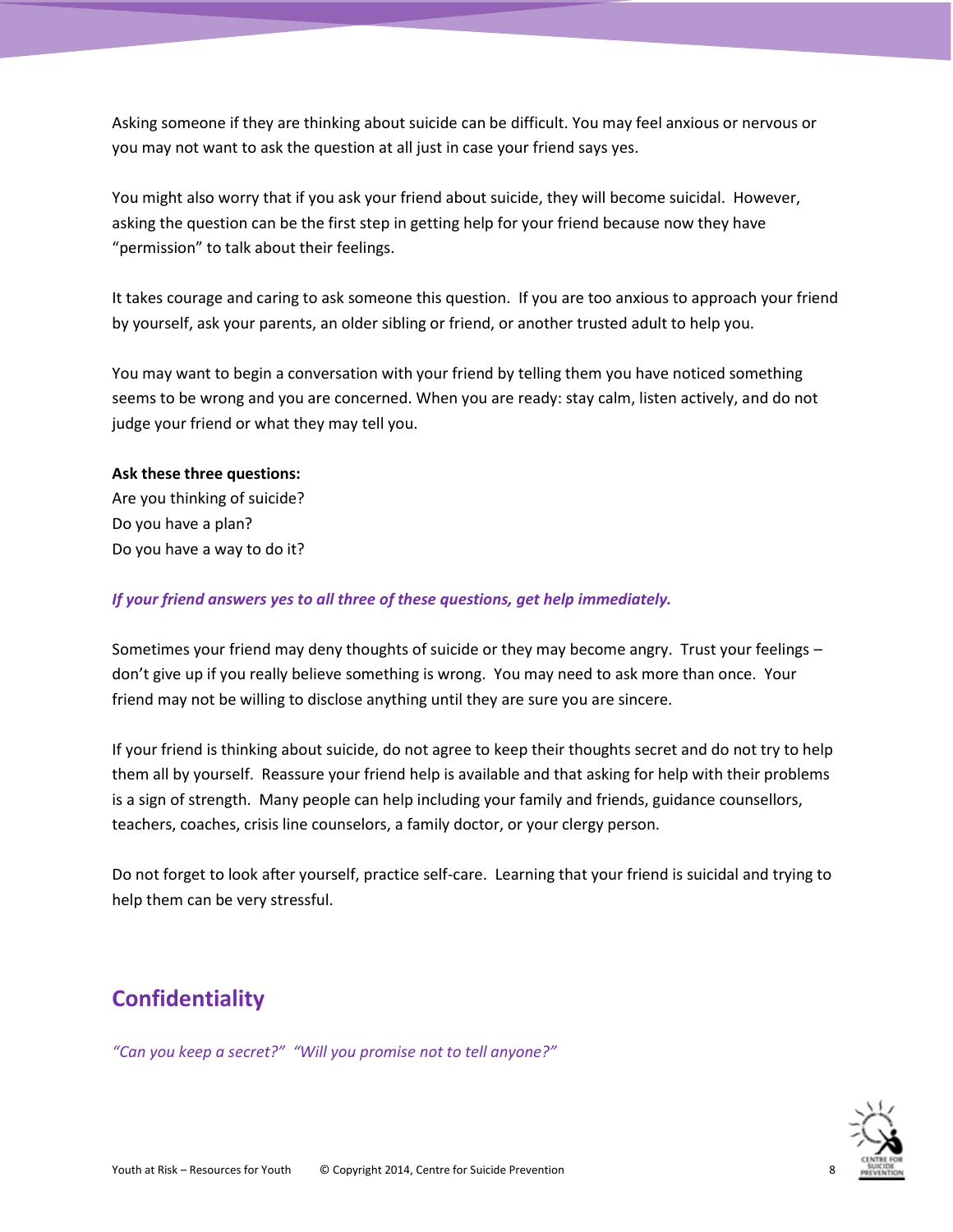Has a friend ever shared something with you and then asked you to keep this information confidential? Maybe your friend has even made you promise to keep the secret before saying anything.

While it is important to know how to keep secrets, it is even more important to know when not to keep them. A friend who reveals thoughts of suicide or self-harm or harm to others not only needs your help but also the help of adults. This is not a secret you should agree to safeguard.

In fact, if a friend asks you to promise not to tell anyone else what he is about to share, you may want to make it clear if the secret involves harm to him or others, you cannot agree to this. If he then refuses to say anything but you suspect the secret is about suicide, you need to ask directly: Are you thinking about suicide?

When you promise to keep someone's suicidal thoughts a secret, you may believe you are showing loyalty to your friend. However, there are critical reasons why you cannot make or keep this promise:

- By keeping your friend's thoughts of suicide secret, it prevents him or her from getting necessary help.
- When you agree to keep this secret, it leaves you alone to cope with a very difficult situation. If your friend then attempts or dies by suicide, you may feel tremendous guilt because you knew and did not say anything.

You may worry if you break your friend's confidence, she will be angry or she will deny what she told you. You may know of other situations when someone broke a friend's confidence and then was called untrustworthy or disloyal. Perhaps, the friendship came to an end. You may be concerned if other friends find out what happened, they will never confide in you again.

These concerns are not unrealistic – these may be ways your friend will react. But, she may also be very grateful you have intervened to get her the help she needs.

Regardless of the anticipated or real outcome, you still need to tell an adult who can help. You have to put your friend's safety before the friendship. It is better to have someone who is angry with you than having to cope with their death.

**Even when it is in your friend's best interests that you break their confidence, it takes a lot of selfassurance to do so. If you find there are negative consequences you cannot deal with yourself, do not hesitate to speak with your parents or another trusted adult about how to handle the situation.**

## <span id="page-8-0"></span>**Getting help for yourself or others**

Sometimes, when we are facing problems ourselves or we have a friend who is troubled, the hardest thing to do is to ask or look for help. Even when the problem is really serious, such as having thoughts

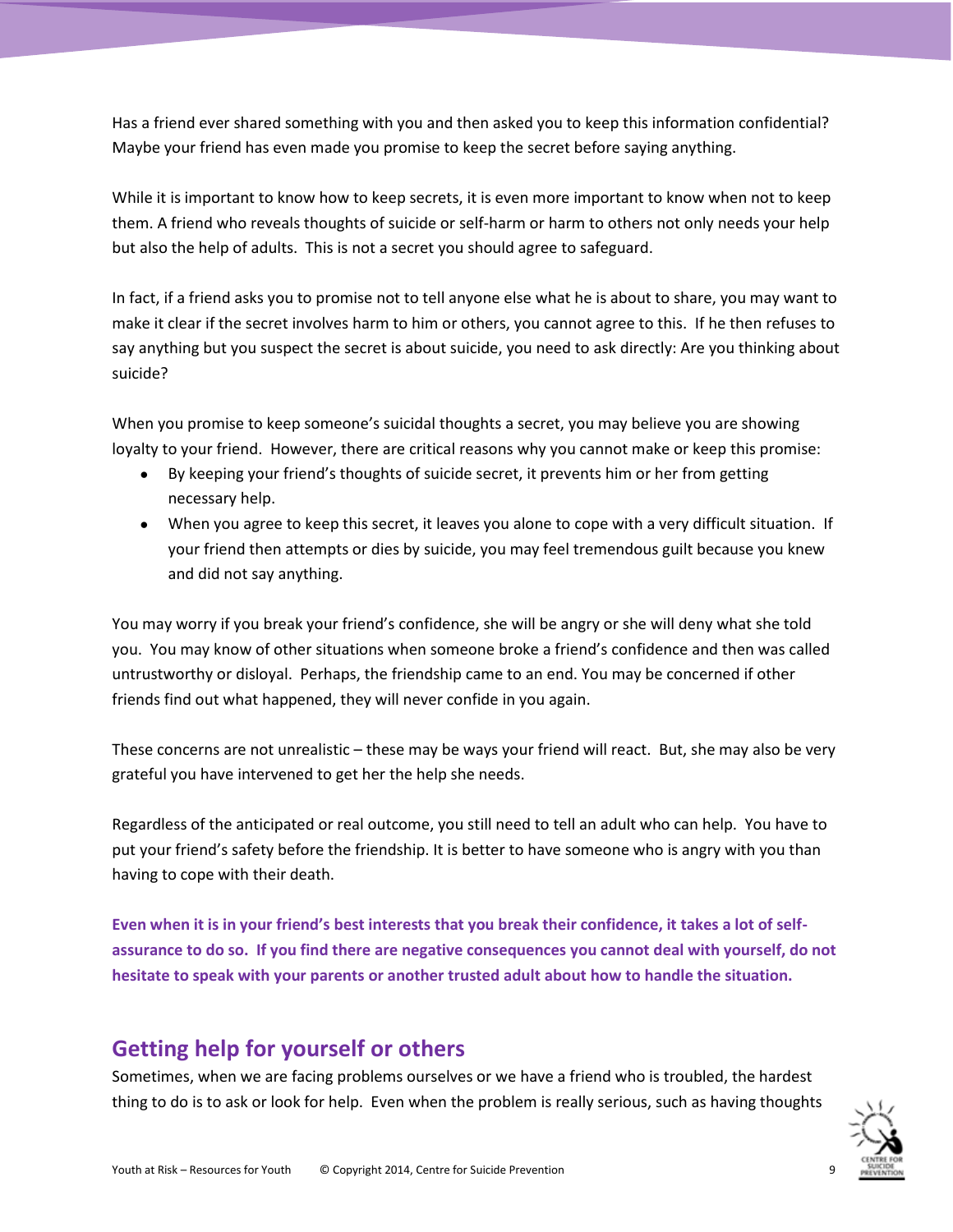of suicide, you still may be reluctant to ask someone for help. In some cases, your friend may not seek help from anyone.

Adults, too, may not want to get help for their problems. For people of all ages, there may be real or imagined barriers to looking for help including the belief we can solve our problems by ourselves, thinking that nothing can help or no one will understand; and the stigma attached to mental illness and suicide.

Other issues that may prevent people from finding help include not knowing where to find the people or agencies in your community who may be able to assist you, and services that are either difficult to access or too costly.

**If you feel like you are in immediate danger of harming yourself or that a friend is at risk of suicide, please seek help right away.**

**Call 9-1-1 or your local emergency number for assistance.**

## <span id="page-9-0"></span>Finding Help for Yourself

One of the first things you can do to help yourself if you have mental health issues or if you are feeling suicidal is to acknowledge to yourself you have a problem and you need the help and support of others. It may be difficult to do this but it is the first step in finding solutions to your problems other than suicide.

Another important part of helping yourself through difficult times is learning not to blame yourself. Being unwell, whether you have a physical or mental illness, is not a sign you are weak or a failure. However, looking and asking for help is a sign of strength and courage.

If you can not look for help on your own, ask someone else like your parents, a teacher, or a mental health professional to support and assist you in finding appropriate help. If you are thinking about suicide, do not ask your friends to keep your thoughts and/or plans a secret; instead ask for their help in getting further support and guidance from their parents or other adults who can access professional help.

When you are feeling down or suicidal, you need to take care of yourself. You need to try as much as possible to eat well, get enough sleep, and stay active. Do not use alcohol or drugs to cope with or avoid your problems.

Most of all, believe that your life can change for the better. It may take a few tries to find the right help and sometimes it may seem like things are getting worse instead of better but always remember people can and do recover from mental illness and thoughts of suicide.

## <span id="page-9-1"></span>Helping a Friend or Peer

Your friend may be trying to cope with her emotional problems by herself. Your teammate seems to be unhappy a lot of the time and he is keeping to himself more and more. When friends or peers are having trouble, you can be an important source of support to them.

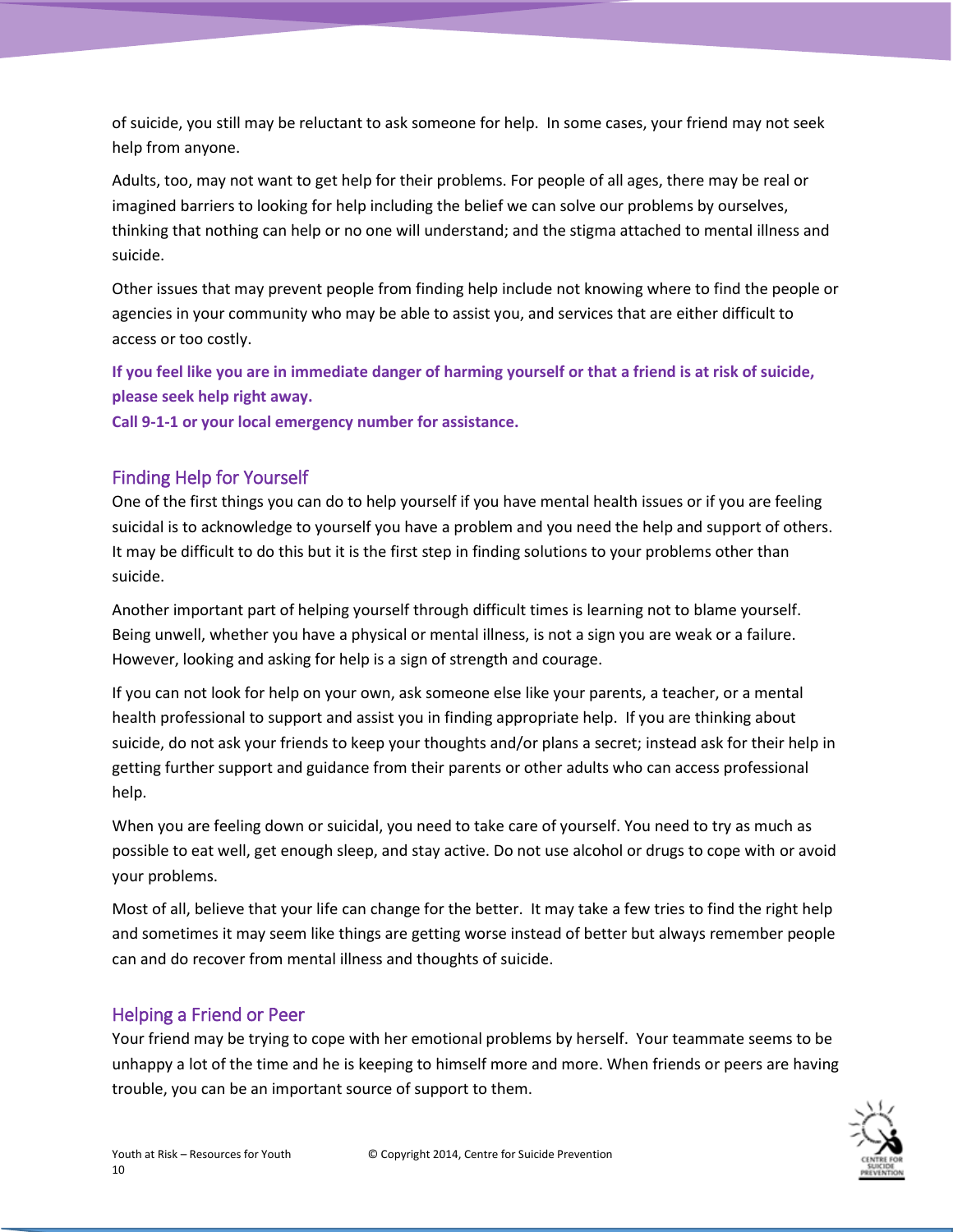Even though you can see your friend needs help, she may not be willing to accept your concern or offers of assistance. There may be a variety of reasons for this – the stigma attached to suicide and helpseeking for mental health issues may cause her to be embarrassed or ashamed by her thoughts or her illness.

One of the best things you can do to help your friend is to ask him directly if he is thinking about suicide. It can be difficult to do this – your friend might become angry with you and tell you to leave him alone. Or you might worry that by asking him if he is suicidal, it will make him think about suicide. This is a myth. When you ask someone if they are suicidal, you show you care and are concerned about them. Asking someone if they are suicidal can be an important first step in getting help as they now can acknowledge how they are feeling.

If your friend denies she is suicidal but your instincts tell you to be concerned, do not give up; you may have to ask more than once. If the answer to the question is yes, do not promise to keep your friend's thoughts a secret. You must tell an adult so she can get the help she needs. You can do a lot to support your friend but if she needs professional therapy or medications, her parents and other caregivers must become involved.

There are other ways you can support your friend. It may be appropriate to accompany your friend to the counsellor's office (but keep in mind you may not be allowed to be a part of the counselling session). Show your ongoing support by keeping in touch with her and expressing your belief in her recovery.

## <span id="page-10-0"></span>**Resources**

### <span id="page-10-1"></span>Resources on the Web

The following are a few websites for more information on mental health and illness and youth suicide.

*Kids Help Phone* [\(kidshelpphone.ca\)](kidshelpphone.ca) *Mind Your Mind* [\(mindyourmind.ca\)](mindyourmind.ca) *Deal.org* [\(deal.org\)](deal.org) *Mental Health and High School* [\(cmha.ca/highschool/english.htm\)](cmha.ca/highschool/english.htm) *Grip* [\(griponlife.ca\)](griponlife.ca)

## <span id="page-10-2"></span>Books for Further Reading

#### *Mental Health and Illness*

Biviano, K., Brennan, Z., et al. (2002). Creating girl\_x: Young people's creative messages of hope. Geelong, Victoria: Clockwork: Young People's Health Service.

Boone, J., Fayter, A., & McIntyre, J. (2006). Living in reality: Teen reflections on depression. Calgary, AB: Tiberious Publishling.